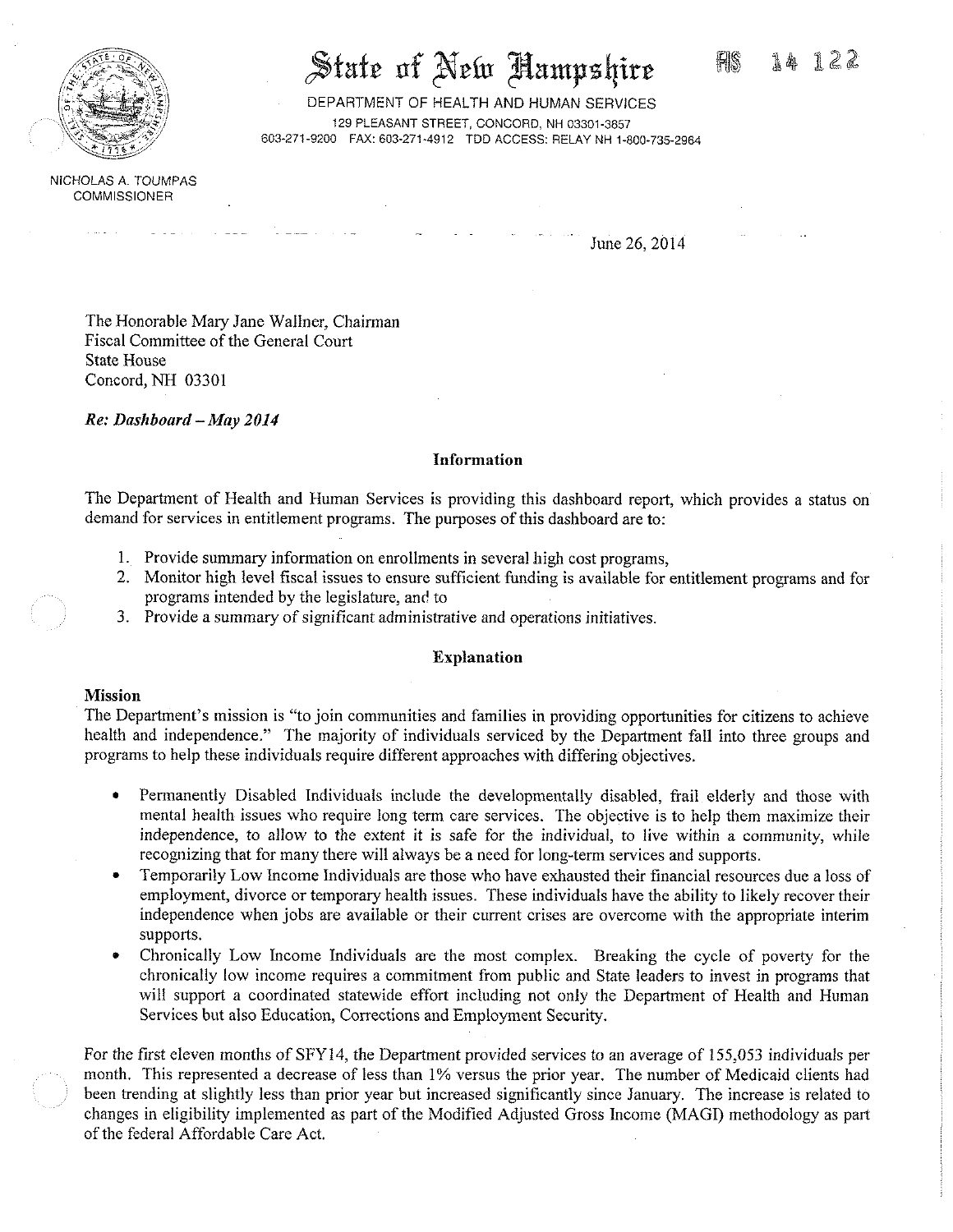## Number of Individual on Medicaid

|          |         | Versus<br>Pr | Versus     |
|----------|---------|--------------|------------|
|          |         | Month        | Prior Year |
| $Jul-13$ | 129,255 | (98)         | $(314)$ .  |
| Aug-13   | 129,063 | (192)        | (888)      |
| $Sep-13$ | 128,364 | (699)        | (1,115)    |
| $Oct-13$ | 128,276 | (88)         | (2,117)    |
| $Nov-13$ | 127,359 | (917)        | (2, 751)   |
| $Dec-13$ | 126,905 | (454)        | (3,096)    |
| $Jan-14$ | 132,034 | 5,129        | 1,795      |
| $Feb-14$ | 134,728 | 2,694        | 5,528      |
| Mar-14   | 136,815 | 2,087        | 7,402      |
| Apr-14   | 138,157 | 1,342        | 8,811      |
| $May-14$ | 138,562 | 405          | 8,964      |

# Average Enrollment (Persons) First Eleven Months

|                                   | SFY11    | <b>SFY12</b> | SFY13     | SFY14     |
|-----------------------------------|----------|--------------|-----------|-----------|
| <b>Total Unduplicated Persons</b> | 152,662  | 154,598      | 155,888   | 155,053   |
| Pct Increase from Prior Year      | 4.89%    | 1.27%        | 0.83%     | $-0.54%$  |
| Medicaid Persons                  | 119,497  | 119,787      | 129,754   | 131,774   |
| Pct Increase from Prior Year      | 2.28%    | 0.24%        | 8.32%     | 1.56%     |
| Food Stamp Persons                | 112,107  | 115,831      | 118,064   | 113,581   |
| Pct Increase from Prior Year      | 13.98%   | 3.32%        | 1.93%     | $-3.80\%$ |
| <b>FANF</b> Persons               | 13,735   | 11,060       | 8,538     | 7,479     |
| Pct Increase from Prior Year      | $-2.52%$ | $-19.47%$    | $-22.81%$ | $-12.40%$ |
| <b>APTD</b> Persons               | 8,767    | 8,801        | 8,152     | 7,843     |
| Pct Increase from Prior Year      | 6.22%    | 0.39%        | $-7.37%$  | $-3.80\%$ |
| <b>Elderly Nursing Services</b>   | 7,196    | 7,224        | 7,213     | 7,224     |
| Pct Increase from Prior Year      | $-1.38%$ | 0.38%        | $-0.15%$  | 0.16%     |

*Note: Medicaid persons far SFY11 and SFY12 does not include CHIP program.* 

#### Funding Issues

On Table A, the Department had been tracking a projected general fund shortfall for the biennium of \$36.6 million and the approved budget assumes another \$47.6 million of lapse from Department appropriations. Projected general fund shortfalls are currently estimated at \$7 million for SFY14 and \$43 million for SFY15. The Department has historically been proactive in dealing with budget shortfalls and the current budget issues have been, and will continue to be, addressed in a similar manner. The day the budget was passed the Department began work on assessing funding shortfalls and options for addressing those shortfalls.

- A DHHS hiring freeze was implemented for all non-direct care positions with an objective of maintaining 250 vacancies. Vacancies at the end of May were 306, 10.6% of authorized positions.
- All administrative accounts were reviewed to identify areas for potential reduction.
- Similar to the LBA process during the Senate phase of the budget, a list of program areas where significant general funds were added to our budget was prepared and reviewed.